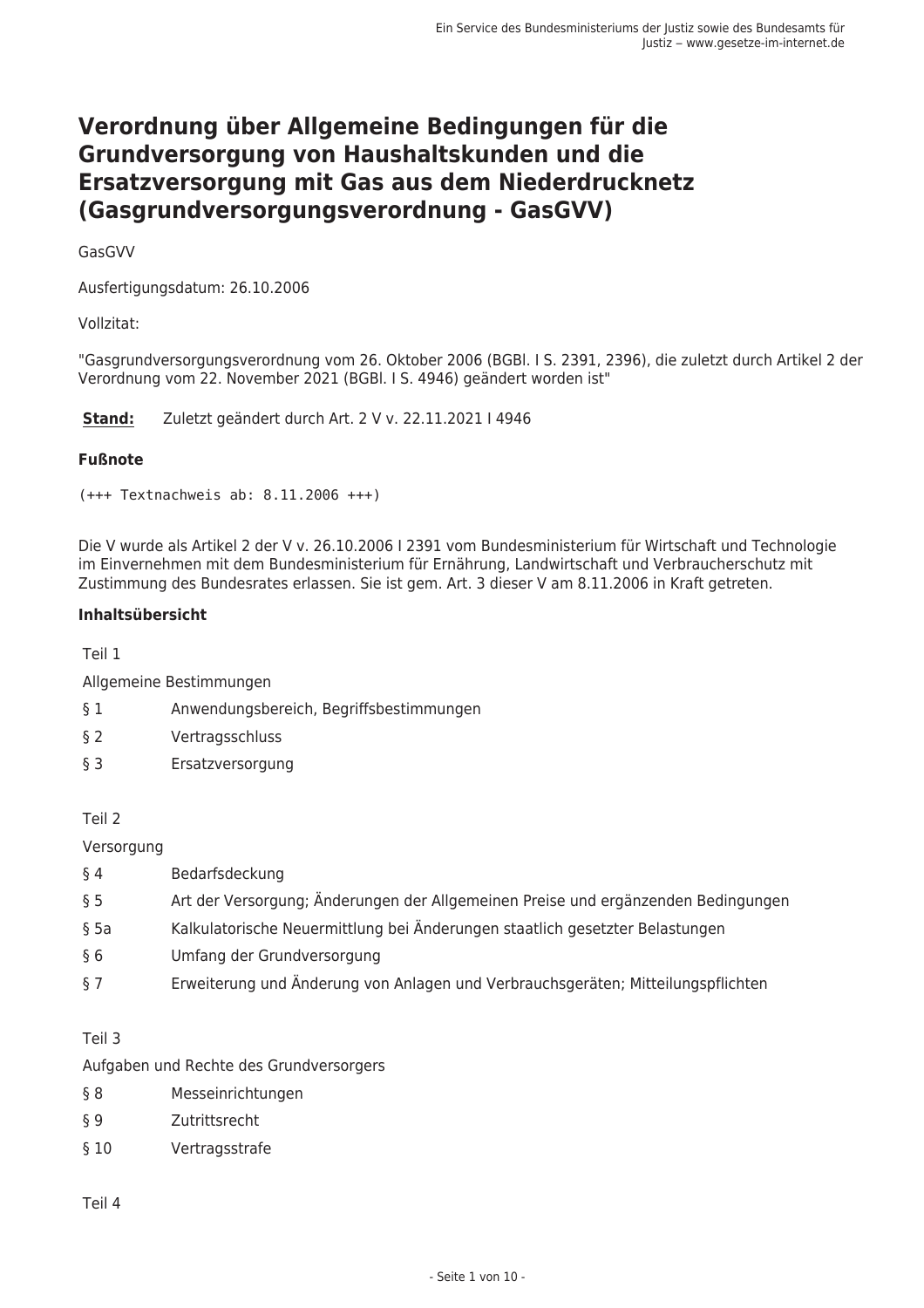Abrechnung der Energielieferung

- $$11$ Verbrauchsermittlung
- $$12$ Abrechnung
- $§$  13 Abschlagszahlungen
- $§14$ Vorauszahlungen
- $$15$ Sicherheitsleistung
- $$16$ Rechnungen und Abschläge
- $$17$ Zahlung, Verzug
- Berechnungsfehler  $§$  18

Teil 5

Beendigung des Grundversorgungsverhältnisses

- $$19$ Unterbrechung der Versorgung
- $§20$ Kündigung
- $$21$ Fristlose Kündigung

Teil 6

Schlussbestimmungen

- $§$  22 Gerichtsstand
- $$23$ Übergangsregelung

# Teil 1 **Allgemeine Bestimmungen**

#### § 1 Anwendungsbereich, Begriffsbestimmungen

(1) Diese Verordnung regelt die Allgemeinen Bedingungen, zu denen Gasversorgungsunternehmen Haushaltskunden in Niederdruck im Rahmen der Grundversorgung nach § 36 Absatz 1 des Energiewirtschaftsgesetzes zu Allgemeinen Preisen mit Gas zu beliefern haben. Die Bestimmungen dieser Verordnung sind Bestandteil des Grundversorgungsvertrages zwischen Grundversorgern und Haushaltskunden. Diese Verordnung regelt zugleich die Bedingungen für die Ersatzversorgung nach § 38 Absatz 1 des Energiewirtschaftsgesetzes. Sie gilt für alle nach dem 12. Juli 2005 abgeschlossenen Versorgungsverträge, soweit diese nicht vor dem 8. November 2006 beendet worden sind.

(2) Kunden im Sinne dieser Verordnung sind der Haushaltskunde und im Rahmen der Ersatzversorgung der Letztverbraucher

(3) Grundversorger im Sinne dieser Verordnung ist ein Gasversorgungsunternehmen, das nach § 36 Absatz 1 des Energiewirtschaftsgesetzes in einem Netzgebiet die Grundversorgung mit Gas durchführt.

#### § 2 Vertragsschluss

(1) Der Grundversorgungsvertrag soll in Textform abgeschlossen werden. Ist er auf andere Weise zustande gekommen, so hat der Grundversorger den Vertragsschluss dem Kunden unverzüglich in Textform zu bestätigen.

(2) Kommt der Grundversorgungsvertrag dadurch zustande, dass Gas aus dem Gasversorgungsnetz der allgemeinen Versorgung entnommen wird, über das der Grundversorger die Grundversorgung durchführt, so ist der Kunde verpflichtet, dem Grundversorger die Entnahme von Gas unverzüglich in Textform mitzuteilen. Die Mitteilungspflicht gilt auch, wenn die Belieferung des Kunden durch ein Gasversorgungsunternehmen endet und der Kunde kein anschließendes Lieferverhältnis mit einem anderen Gasversorgungsunternehmen begründet hat.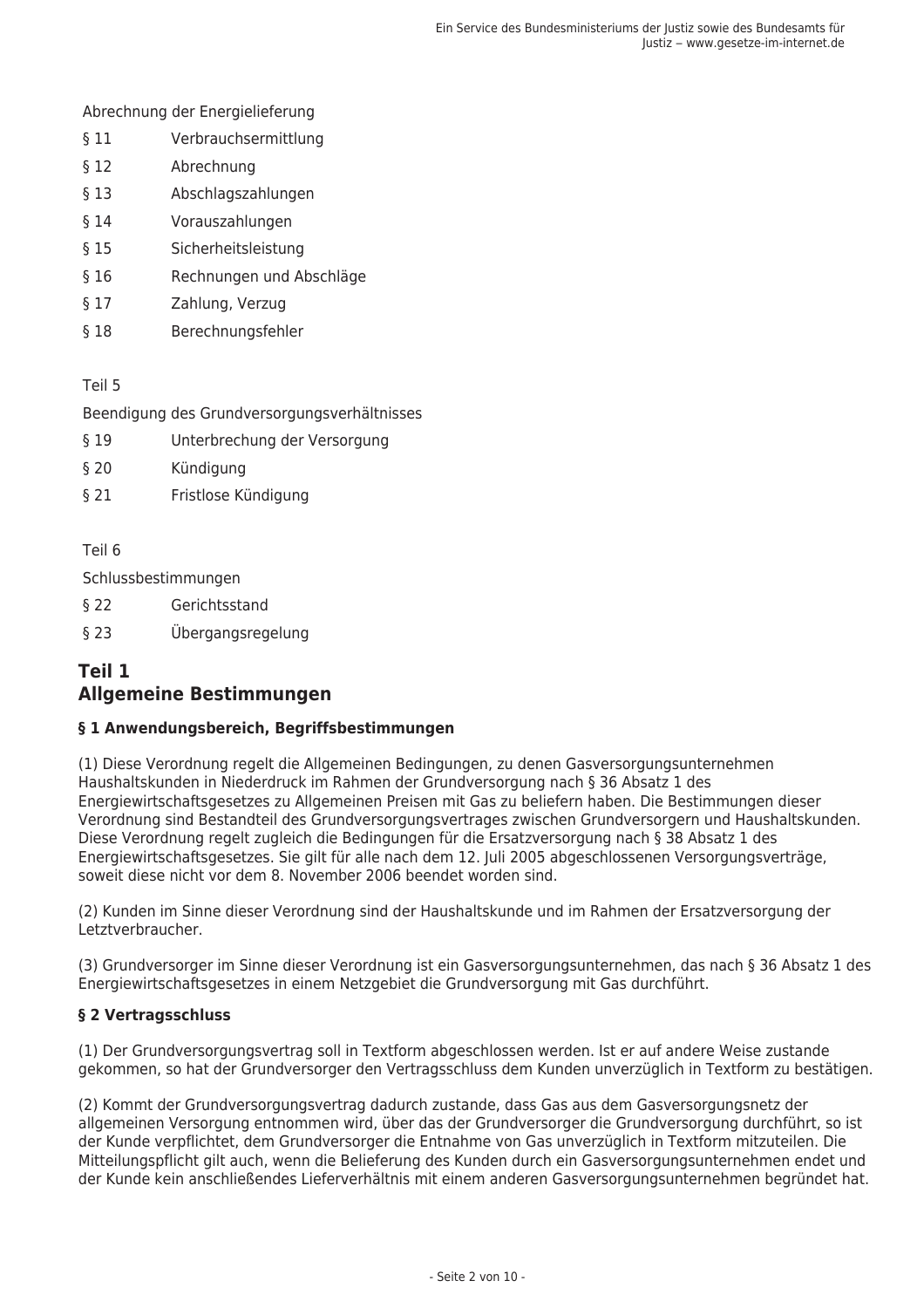(3) Ein Grundversorgungsvertrag oder die Bestätigung des Vertrages muss alle für einen Vertragsschluss notwendigen Angaben enthalten, insbesondere auch:

- Angaben zum Kunden (Firma, Registergericht und Registernummer oder Familienname und Vorname sowie  $1 \quad$ Adresse und Kundennummer),
- 2. Angaben über die belieferte Verbrauchsstelle einschließlich der zur Bezeichnung der Entnahmestelle verwendeten Identifikationsnummer.
- 3. Angaben über Gasart, Brennwert, Druck.
- 4. Angaben über unterschiedliche Nutzenergie der Kilowattstunde Gas zur Kilowattstunde Strom, soweit der Gasverbrauch nach Kilowattstunden abgerechnet wird,
- 5. Angaben zum Grundversorger (Firma, Registergericht, Registernummer und Adresse),
- 6. Angaben zum Netzbetreiber, in dessen Netzgebiet die Grundversorgung durchgeführt wird (Firma, Registergericht, Registernummer und Adresse) und
- 7. Angaben zu den Allgemeinen Preisen nach § 36 Absatz 1 des Energiewirtschaftsgesetzes, wobei folgende Belastungen, soweit diese Kalkulationsbestandteil der geltenden Allgemeinen Preise sind, gesondert auszuweisen sind:
	- $a)$ die Energiesteuer nach § 2 des Energiesteuergesetzes vom 15. Juli 2006 (BGBI. I S. 1534; 2008 I S. 660, 1007) in der jeweils geltenden Fassung,
	- die Konzessionsabgabe nach Maßgabe des § 4 Absatz 1 und 2 der Konzessionsabgabenverordnung  $b)$ vom 9. Januar 1992 (BGBI. I S. 12, 407), die zuletzt durch Artikel 3 Absatz 4 der Verordnung vom 1. November 2006 (BGBI. I S. 2477) geändert worden ist,
	- c) bis zum 31. Dezember 2025 die Kosten in Cent je Kilowattstunde für den Erwerb von Emissionszertifikaten nach dem Brennstoffemissionshandelsgesetz vom 12. Dezember 2019 (BGBI. I S. 2728) in der jeweils geltenden Fassung.

Wenn dem Grundversorger die Angaben nach Satz 1 Nummer 1 nicht vorliegen, ist der Kunde verpflichtet, sie dem Grundversorger auf Anforderung mitzuteilen. Der Grundversorger hat die Belastungen nach Satz 1 Nummer 7 und deren Saldo in ihrer jeweiligen Höhe mit der Veröffentlichung der Allgemeinen Preise nach § 36 Absatz 1 Satz 1 des Energiewirtschaftsgesetzes auf seiner Internetseite zu veröffentlichen. Zusätzlich ist in dem Vertrag oder der Vertragsbestätigung hinzuweisen auf

- 1. die Allgemeinen Bedingungen der Grundversorgung und auf diese ergänzende Bedingungen,
- 2. den Zeitraum der Abrechnungen,
- 3. die Möglichkeit des Kunden, Ansprüche wegen Versorgungsstörungen gegen den Netzbetreiber nach § 6 Absatz 3 Satz 1 geltend zu machen,
- 4. Informationen über die Rechte der Kunden im Hinblick auf Verbraucherbeschwerden und Streitbeilegungsverfahren, die ihnen im Streitfall zur Verfügung stehen, einschließlich der für Verbraucherbeschwerden nach § 111b Absatz 1 Satz 1 des Energiewirtschaftsgesetzes eingerichteten Schlichtungsstelle mit deren Anschrift und Webseite, und Informationen über die Verpflichtung des Grundversorgers zur Teilnahme am Schlichtungsverfahren,
- 5. die Kontaktdaten des Verbraucherservice der Bundesnetzagentur für den Bereich Elektrizität und Gas sowie
- 6. das Muster der Abwendungsvereinbarung des Grundversorgers nach § 19 Absatz 5.

Die Hinweise nach Satz 4 Nummer 4 und 5 sowie das Muster der Abwendungsvereinbarung des Grundversorgers nach § 19 Absatz 5 hat der Grundversorger auch auf seiner Internetseite zu veröffentlichen. § 41 Absatz 1 des Energiewirtschaftsgesetzes bleibt unberührt.

(4) Der Grundversorger ist verpflichtet, jedem Neukunden rechtzeitig vor Vertragsschluss und in den Fällen des Absatzes 1 Satz 2 mit der Bestätigung des Vertragsschlusses sowie auf Verlangen den übrigen Kunden die allgemeinen Bedingungen unentgeltlich auszuhändigen. Satz 1 gilt entsprechend für die ergänzenden Bedingungen; diese hat der Grundversorger öffentlich bekannt zu geben und auf seiner Internetseite zu veröffentlichen.

(5) Der Abschluss eines Grundversorgungsvertrages darf nicht davon abhängig gemacht werden, dass Zahlungsrückstände eines vorherigen Anschlussnutzers beglichen werden.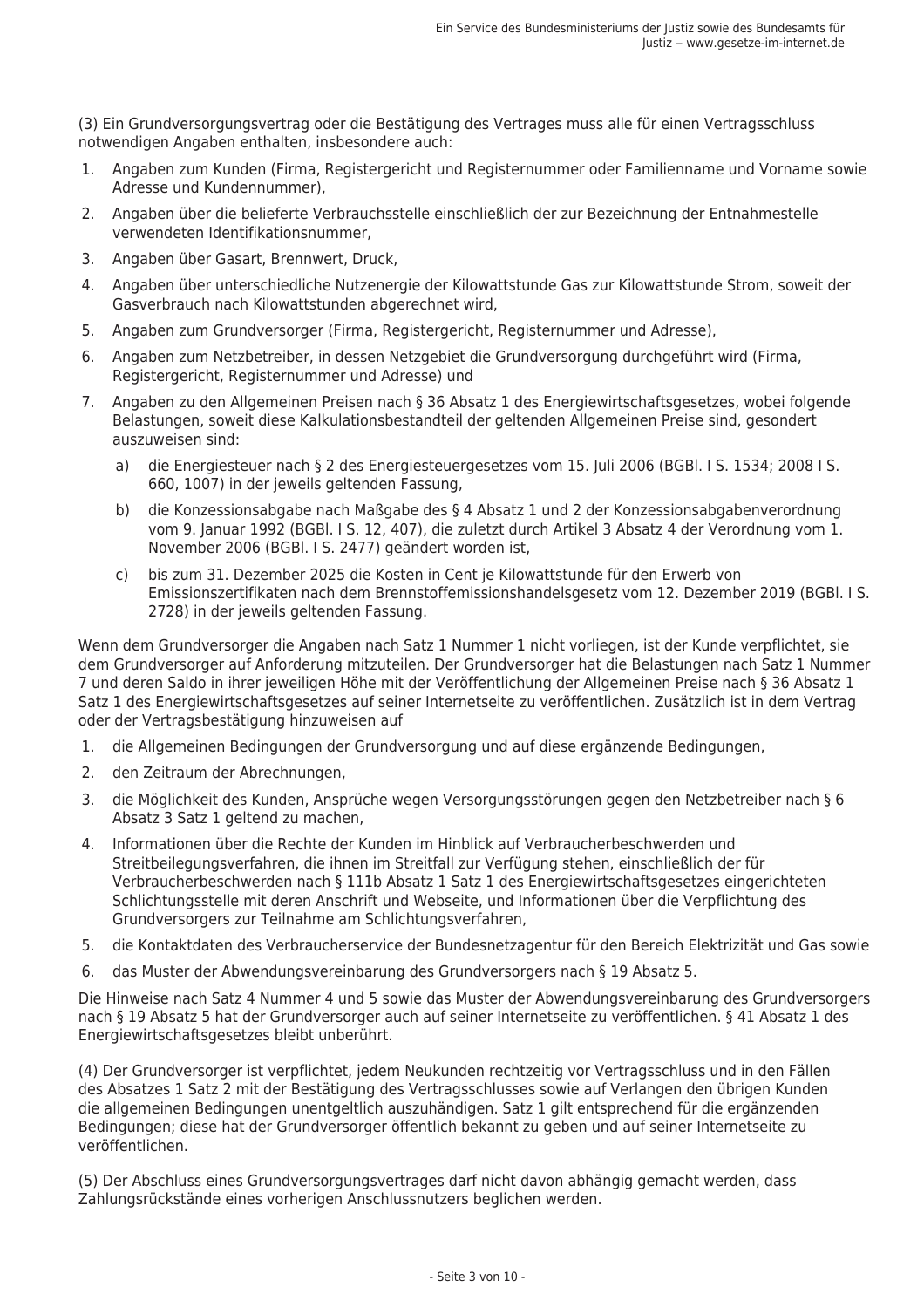### § 3 Ersatzversorgung

(1) Für die Ersatzversorgung nach § 38 des Energiewirtschaftsgesetzes gelten die §§ 4 bis 8, 10 bis 19 und 22 sowie für die Beendigung der Ersatzversorgung nach § 38 Absatz 2 Satz 1 des Energiewirtschaftsgesetzes § 20 Absatz 3 entsprechend; § 11 Absatz 2 gilt mit der Maßgabe, dass der Grundversorger den Energieverbrauch auf Grund einer rechnerischen Abgrenzung schätzen und den anteiligen Verbrauch in Rechnung stellen darf.

(2) Der Grundversorger hat dem Kunden unverzüglich nach Kenntnisnahme den Zeitpunkt des Beginns und des Endes der Ersatzversorgung in Textform mitzuteilen. Dabei hat er ebenfalls mitzuteilen, dass spätestens nach dem Ende der Ersatzversorgung zur Fortsetzung des Gasbezugs der Abschluss eines Bezugsvertrages durch den Kunden erforderlich ist; auf § 2 Absatz 2 ist hinzuweisen.

# Teil 2 **Versorgung**

#### § 4 Bedarfsdeckung

Der Kunde ist für die Dauer des Grundversorgungsvertrages verpflichtet, seinen gesamten leitungsgebundenen Gasbedarf aus den Gaslieferungen des Grundversorgers zu decken. Ausgenommen ist die Bedarfsdeckung durch Eigenanlagen zur Nutzung regenerativer Energieguellen.

#### § 5 Art der Versorgung: Änderungen der Allgemeinen Preise und ergänzenden Bedingungen

(1) Welche Gasart für das Vertragsverhältnis maßgebend sein soll, ergibt sich aus der Gasart des jeweiligen Gasversorgungsnetzes der allgemeinen Versorgung, an das die Anlage, über die der Kunde Gas entnimmt, angeschlossen ist. Der Brennwert mit der sich aus den Erzeugungs- oder Bezugsverhältnissen ergebenden Schwankungsbreite sowie der für die Belieferung des Kunden maßgebende Ruhedruck des Gases ergeben sich aus den ergänzenden Bestimmungen des Netzbetreibers zu den allgemeinen Netzanschlussbedingungen der Anlage, über die der Kunde Gas entnimmt.

(2) Änderungen der Allgemeinen Preise und der ergänzenden Bedingungen werden jeweils zum Monatsbeginn und erst nach öffentlicher Bekanntgabe wirksam, die mindestens sechs Wochen vor der beabsichtigten Änderung erfolgen muss. Der Grundversorger ist verpflichtet, zu den beabsichtigten Änderungen zeitgleich mit der öffentlichen Bekanntgabe eine briefliche Mitteilung an den Kunden zu versenden und die Änderungen auf seiner Internetseite zu veröffentlichen; hierbei hat er den Umfang, den Anlass und die Voraussetzungen der Änderung sowie den Hinweis auf die Rechte des Kunden nach Absatz 3 und die Angaben nach § 2 Absatz 3 Satz 1 Nummer 7 in übersichtlicher Form anzugeben.

(3) Im Fall einer Änderung der Allgemeinen Preise oder ergänzenden Bedingungen hat der Kunde das Recht, den Vertrag ohne Einhaltung einer Kündigungsfrist zum Zeitpunkt des Wirksamwerdens der Änderungen zu kündigen. Änderungen der Allgemeinen Preise und der ergänzenden Bedingungen werden gegenüber demjenigen Kunden nicht wirksam, der bei einer Kündigung des Vertrages mit dem Grundversorger die Einleitung eines Wechsels des Versorgers durch entsprechenden Vertragsschluss innerhalb eines Monats nach Zugang der Kündigung nachweist.

#### § 5a Kalkulatorische Neuermittlung bei Änderungen staatlich gesetzter Belastungen

(1) Bei Änderungen der Belastungen nach § 2 Absatz 3 Satz 1 Nummer 7, die in die Kalkulation des Allgemeinen Preises eingeflossen sind, ist der Grundversorger unter Beachtung der geltenden gesetzlichen Bestimmungen berechtigt, die Allgemeinen Preise jederzeit neu zu ermitteln und dabei die Änderung in das Ergebnis der Kalkulation einfließen zu lassen. Sinkt der Saldo der Belastungen nach § 2 Absatz 3 Satz 1 Nummer 7, ist der Grundversorger abweichend von Satz 1 verpflichtet, die Allgemeinen Preise unverzüglich neu zu ermitteln und dabei den gesunkenen Saldo in das Ergebnis der Kalkulation einfließen zu lassen.

(2) Sonstige Rechte und Verpflichtungen zur Neukalkulation und die Rechte und Verpflichtungen in Bezug auf Änderungen der Allgemeinen Preise sowie die Pflichten des Grundversorgers nach § 5 Absatz 2 und die Rechte des Kunden nach § 5 Absatz 3 bleiben unberührt.

#### § 6 Umfang der Grundversorgung

(1) Der Grundversorger ist im Interesse des Kunden verpflichtet, die für die Durchführung der Grundversorgung erforderlichen Verträge mit Netzbetreibern abzuschließen. Er hat die ihm möglichen Maßnahmen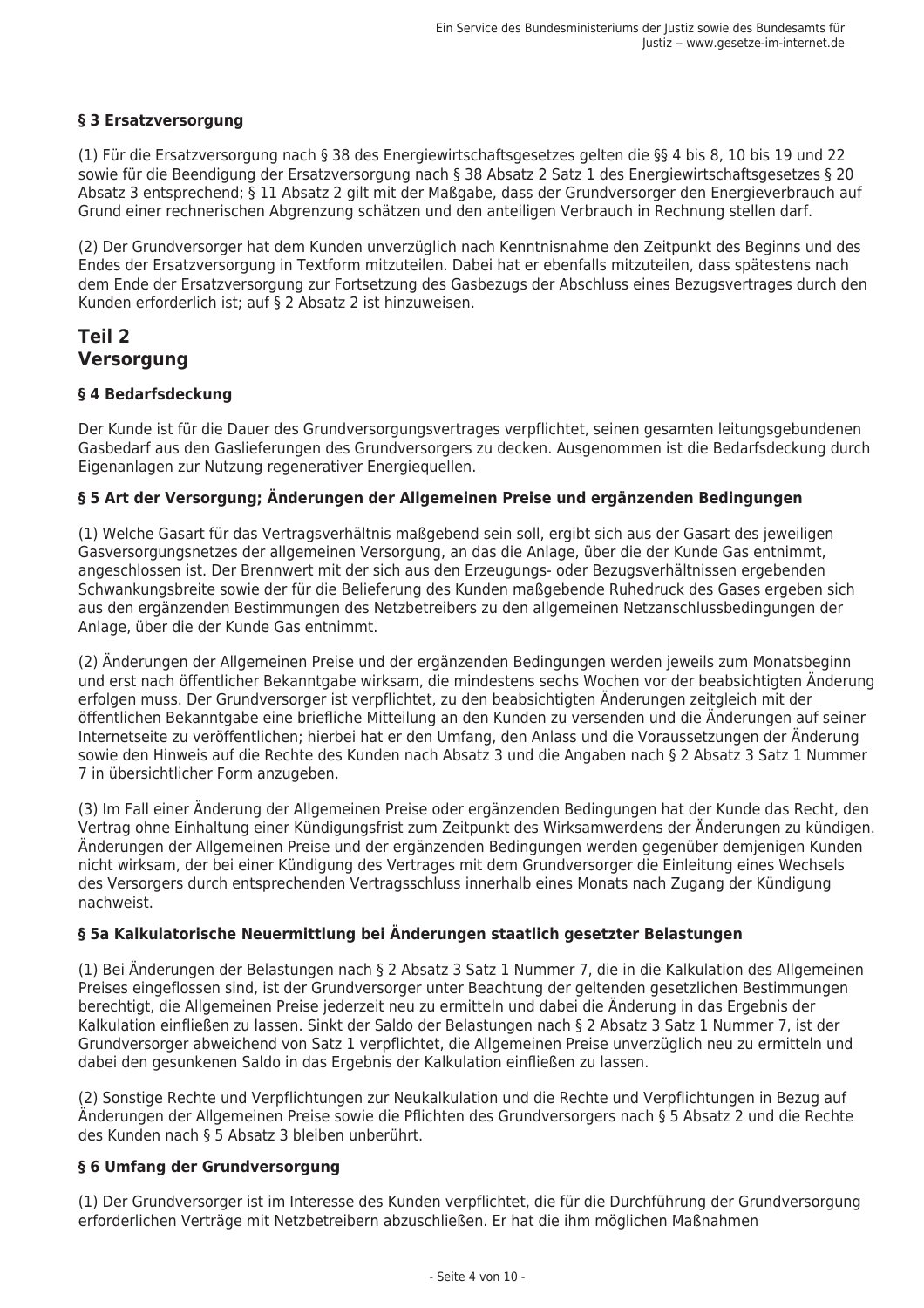zu treffen, um dem Kunden am Ende des Netzanschlusses, zu dessen Nutzung der Kunde nach der Niederdruckanschlussverordnung berechtigt ist, zu den jeweiligen Allgemeinen Preisen und Bedingungen Gas zur Verfügung zu stellen. Das Gas wird im Rahmen der Grundversorgung für die Zwecke des Letztverbrauchs geliefert.

(2) Der Grundversorger ist verpflichtet, den Gasbedarf des Kunden im Rahmen des § 36 des Energiewirtschaftsgesetzes zu befriedigen und für die Dauer des Grundversorgungsvertrages im vertraglich vorgesehenen Umfang nach Maßgabe des Absatzes 1 jederzeit Gas zur Verfügung zu stellen. Dies gilt nicht,

- $1.$ soweit die Allgemeinen Preise oder Allgemeinen Bedingungen zeitliche Beschränkungen vorsehen,
- soweit und solange der Netzbetreiber den Netzanschluss und die Anschlussnutzung nach § 17 der  $2.$ Niederdruckanschlussverordnung oder § 24 Absatz 1, 2 und 5 der Niederdruckanschlussverordnung unterbrochen hat oder
- 3. soweit und solange der Grundversorger an dem Bezug oder der vertragsgemäßen Lieferung von Gas durch höhere Gewalt oder sonstige Umstände, deren Beseitigung ihm nicht möglich ist oder im Sinne des § 36 Absatz 1 Satz 3 des Energiewirtschaftsgesetzes wirtschaftlich nicht zugemutet werden kann, gehindert ist.

(3) Bei einer Unterbrechung oder bei Unregelmäßigkeiten in der Gasversorgung ist, soweit es sich um Folgen einer Störung des Netzbetriebs handelt, der Grundversorger von der Leistungspflicht befreit. Satz 1 gilt nicht, soweit die Unterbrechung auf nicht berechtigten Maßnahmen des Grundversorgers nach § 19 beruht. Der Grundversorger ist verpflichtet, seinen Kunden auf Verlangen unverzüglich über die mit der Schadensverursachung durch den Netzbetreiber zusammenhängenden Tatsachen insoweit Auskunft zu geben, als sie ihm bekannt sind oder von ihm in zumutbarer Weise aufgeklärt werden können.

#### § 7 Erweiterung und Änderung von Anlagen und Verbrauchsgeräten: Mitteilungspflichten

Erweiterungen und Änderungen von Kundenanlagen sowie die Verwendung zusätzlicher Gasgeräte sind dem Grundversorger mitzuteilen, soweit sich dadurch preisliche Bemessungsgrößen ändern. Nähere Einzelheiten über den Inhalt der Mitteilung kann der Grundversorger in ergänzenden Bedingungen regeln.

# Teil 3 Aufgaben und Rechte des Grundversorgers

# § 8 Messeinrichtungen

(1) Das vom Grundversorger gelieferte Gas wird durch die Messeinrichtungen nach den Vorschriften des Messstellenbetriebsgesetzes festgestellt.

(2) Der Grundversorger ist verpflichtet, auf Verlangen des Kunden jederzeit eine Nachprüfung der Messeinrichtungen durch eine Eichbehörde oder eine staatlich anerkannte Prüfstelle im Sinne des § 40 Absatz 3 des Mess- und Eichgesetzes zu veranlassen. Stellt der Kunde den Antrag auf Prüfung nicht bei dem Grundversorger, so hat er diesen zugleich mit der Antragstellung zu benachrichtigen. Die Kosten der Prüfung nach Satz 1 fallen dem Grundversorger zur Last, falls die Abweichung die gesetzlichen Verkehrsfehlergrenzen überschreitet, sonst dem Kunden. Der Grundversorger darf die Prüfung nicht von einer Vorleistung oder Sicherheitsleistung abhängig machen, wenn der Kunde Umstände darlegt, die Zweifel an der ordnungsgemäßen Funktion der Messeinrichtung begründen.

#### § 9 Zutrittsrecht

Der Kunde hat nach vorheriger Benachrichtigung dem mit einem Ausweis versehenen Beauftragten des Netzbetreibers, des Messstellenbetreibers oder des Grundversorgers den Zutritt zu seinem Grundstück und zu seinen Räumen zu gestatten, soweit dies zur Ermittlung preislicher Bemessungsgrundlagen oder zur Ablesung der Messeinrichtungen nach § 11 erforderlich ist. Die Benachrichtigung kann durch Mitteilung an die jeweiligen Kunden oder durch Aushang am oder im jeweiligen Haus erfolgen. Sie muss mindestens eine Woche vor dem Betretungstermin erfolgen; mindestens ein Ersatztermin ist anzubieten. Der Kunde hat dafür Sorge zu tragen, dass die Messeinrichtungen zugänglich sind.

#### § 10 Vertragsstrafe

(1) Verbraucht der Kunde Gas unter Umgehung, Beeinflussung oder vor Anbringung der Messeinrichtungen oder nach Unterbrechung der Grundversorgung, so ist der Grundversorger berechtigt, eine Vertragsstrafe zu verlangen. Diese ist für die Dauer des unbefugten Gebrauchs, längstens aber für sechs Monate, auf der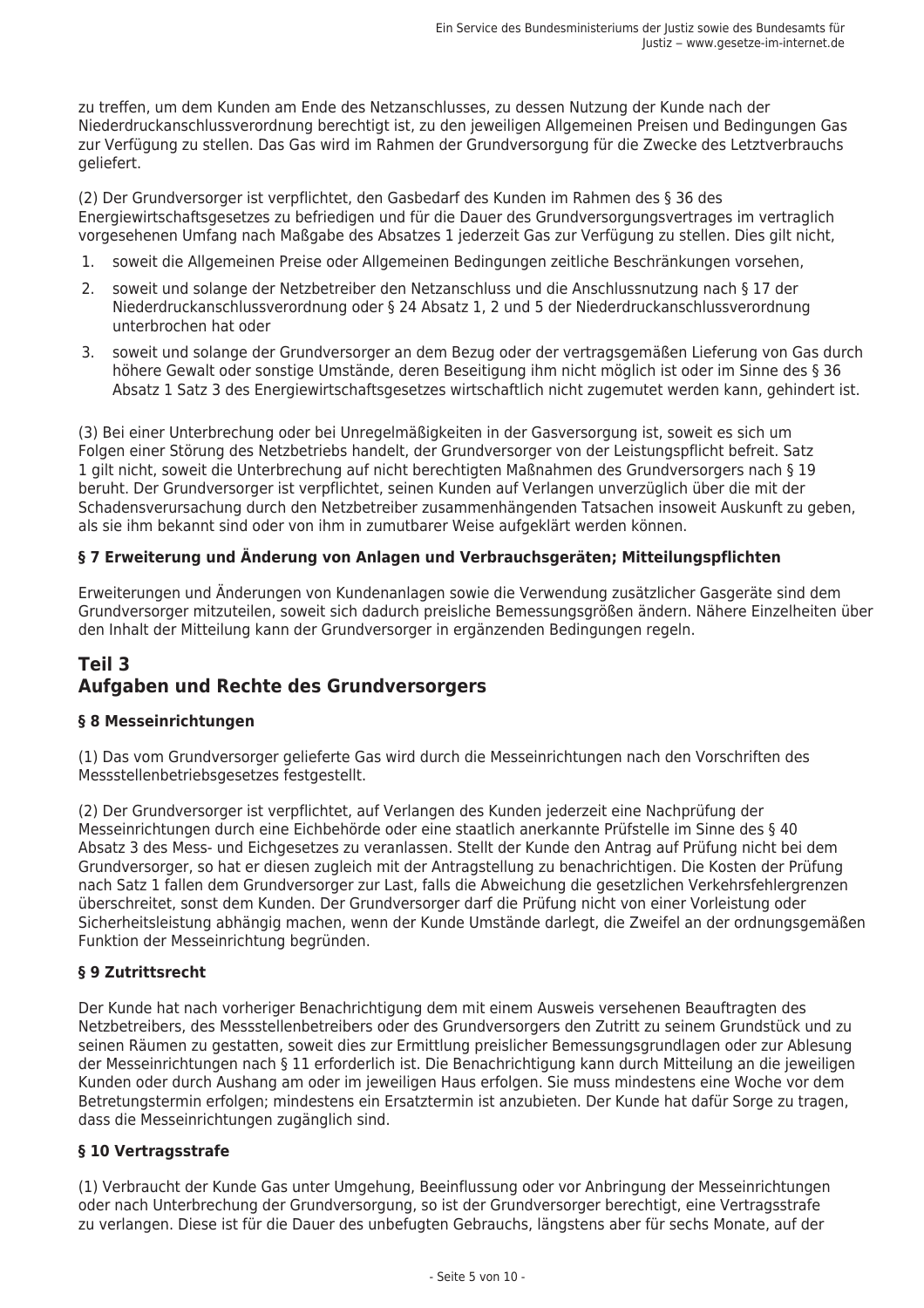Grundlage einer täglichen Nutzung der unbefugt verwendeten Geräte von bis zu zehn Stunden nach dem für den Kunden geltenden Allgemeinen Preis zu berechnen.

(2) Eine Vertragsstrafe kann auch verlangt werden, wenn der Kunde vorsätzlich oder grob fahrlässig die Verpflichtung verletzt, die zur Preisbildung erforderlichen Angaben zu machen. Die Vertragsstrafe beträgt das Zweifache des Betrages, den der Kunde bei Erfüllung seiner Verpflichtung nach dem für ihn geltenden Allgemeinen Preis zusätzlich zu zahlen gehabt hätte. Sie darf längstens für einen Zeitraum von sechs Monaten verlangt werden.

(3) Ist die Dauer des unbefugten Gebrauchs oder der Beginn der Mitteilungspflicht nicht festzustellen, so kann die Vertragsstrafe in entsprechender Anwendung der Absätze 1 und 2 über einen geschätzten Zeitraum, der längstens sechs Monate betragen darf, erhoben werden.

# Teil 4 Abrechnung der Energielieferung

# § 11 Verbrauchsermittlung

(1) Für die Ermittlung des Verbrauchs für Zwecke der Abrechnung ist § 40a des Energiewirtschaftsgesetzes anzuwenden

(2) Der Grundversorger kann den Verbrauch nach Absatz 1 auch ermitteln, wenn dies

- 1. zum Zwecke einer Abrechnung nach § 12 Absatz 1.
- 2. anlässlich eines Lieferantenwechsels oder
- 3. bei einem berechtigten Interesse des Grundversorgers an einer Überprüfung der Ablesung erfolat.

(3) (weggefallen)

### § 12 Abrechnung

(1) Der Gasverbrauch wird nach Maßgabe des § 40b Absatz 1 des Energiewirtschaftsgesetzes abgerechnet.

(2) Ändern sich innerhalb eines Abrechnungszeitraums die verbrauchsabhängigen Preise, so wird der für die neuen Preise maßgebliche Verbrauch zeitanteilig berechnet; jahreszeitliche Verbrauchsschwankungen sind auf der Grundlage der für Haushaltskunden maßgeblichen Erfahrungswerte angemessen zu berücksichtigen. Entsprechendes gilt bei Änderung des Umsatzsteuersatzes und erlösabhängiger Abgabensätze.

(3) Im Falle einer Belieferung nach § 2 Absatz 2 ist entsprechend Absatz 2 Satz 1 eine pauschale zeitanteilige Berechnung des Verbrauchs zulässig, es sei denn, der Kunde kann einen geringeren als den von dem Grundversorger angesetzten Verbrauch nachweisen.

#### § 13 Abschlagszahlungen

(1) Wird der Verbrauch für mehrere Monate abgerechnet, so kann der Grundversorger für das nach der Jetzten Abrechnung verbrauchte Gas eine Abschlagszahlung verlangen. Diese ist anteilig für den Zeitraum der Abschlagszahlung entsprechend dem Verbrauch im zuletzt abgerechneten Zeitraum zu berechnen. Ist eine solche Berechnung nicht möglich, so bemisst sich die Abschlagszahlung nach dem durchschnittlichen Verbrauch vergleichbarer Kunden. Macht der Kunde glaubhaft, dass sein Verbrauch erheblich geringer ist, so ist dies angemessen zu berücksichtigen.

(2) Ändern sich die Allgemeinen Preise, so können die nach der Preisänderung anfallenden Abschlagszahlungen mit dem Vomhundertsatz der Preisänderung entsprechend angepasst werden.

(3) Ergibt sich bei der Abrechnung, dass zu hohe Abschlagszahlungen verlangt wurden, so ist der übersteigende Betrag unverzüglich zu erstatten, spätestens aber mit der nächsten Abschlagsforderung zu verrechnen. Nach Beendigung des Versorgungsverhältnisses sind zu viel gezahlte Abschläge unverzüglich zu erstatten.

#### § 14 Vorauszahlungen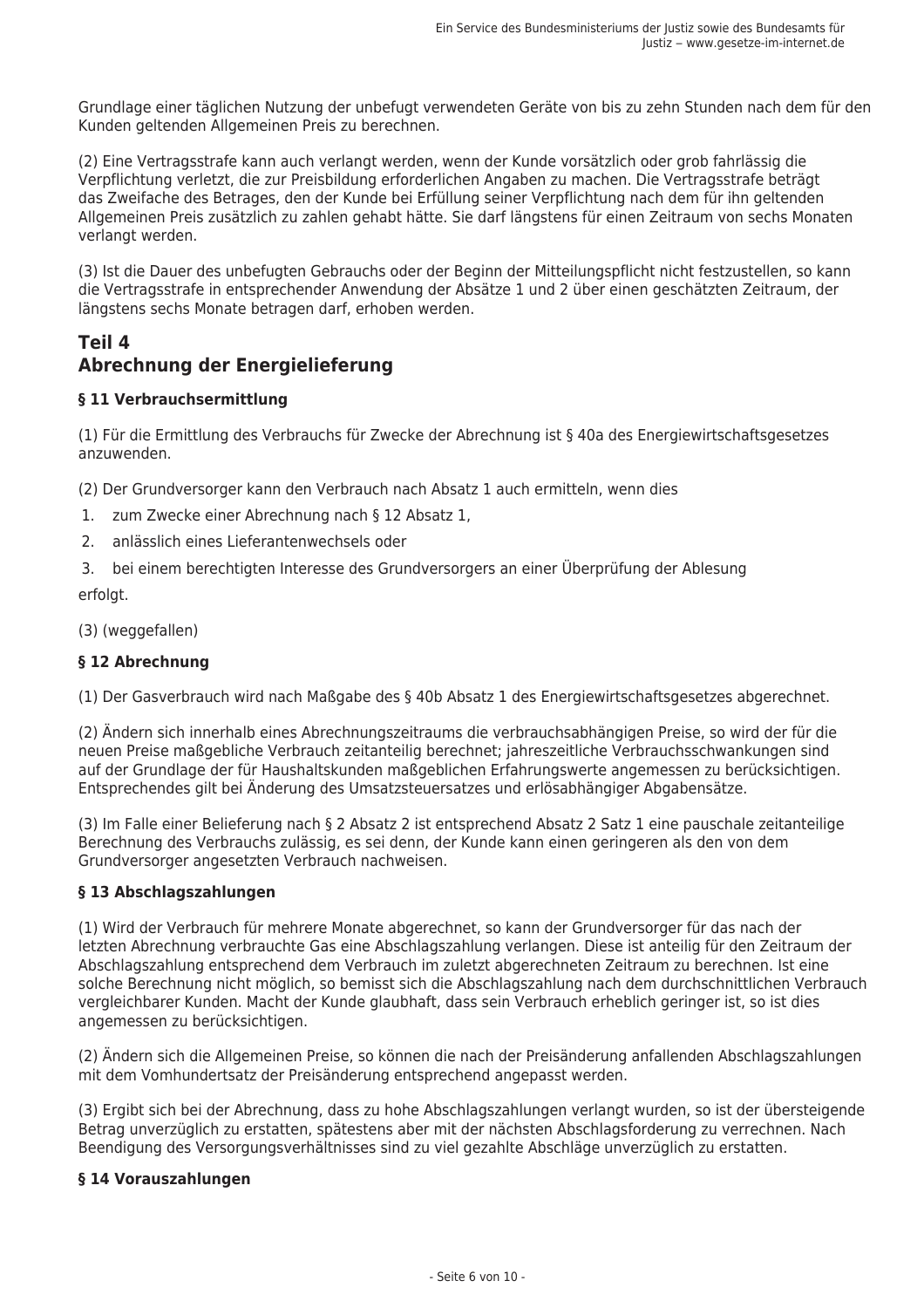(1) Der Grundversorger ist berechtigt, für den Gasverbrauch eines Abrechnungszeitraums Vorauszahlung zu verlangen, wenn nach den Umständen des Einzelfalles Grund zu der Annahme besteht, dass der Kunde seinen Zahlungsverpflichtungen nicht oder nicht rechtzeitig nachkommt. Bei Verlangen einer Vorauszahlung ist der Kunde hierüber ausdrücklich und in verständlicher Form zu unterrichten. Hierbei sind mindestens der Beginn, die Höhe und die Gründe der Vorauszahlung sowie die Voraussetzungen für ihren Wegfall anzugeben.

(2) Die Vorauszahlung bemisst sich nach dem Verbrauch des vorhergehenden Abrechnungszeitraums oder dem durchschnittlichen Verbrauch vergleichbarer Kunden. Macht der Kunde glaubhaft, dass sein Verbrauch erheblich geringer ist, so ist dies angemessen zu berücksichtigen. Erstreckt sich der Abrechnungszeitraum über mehrere Monate und erhebt der Grundversorger Abschlagszahlungen, so kann er die Vorauszahlung nur in ebenso vielen Teilbeträgen verlangen. Die Vorauszahlung ist bei der nächsten Rechnungserteilung zu verrechnen.

(3) Statt eine Vorauszahlung zu verlangen, kann der Grundversorger beim Kunden einen Bargeld- oder Chipkartenzähler oder sonstige vergleichbare Vorauszahlungssysteme einrichten. Die Anforderungen an Vorauszahlungssysteme nach § 41 Absatz 2 Satz 2 und 3 des Energiewirtschaftsgesetzes sind zu beachten.

# § 15 Sicherheitsleistung

(1) Ist der Kunde zur Vorauszahlung nach § 14 nicht bereit oder nicht in der Lage, kann der Grundversorger in angemessener Höhe Sicherheit verlangen.

(2) Barsicherheiten werden zum jeweiligen Basiszinssatz nach § 247 des Bürgerlichen Gesetzbuchs verzinst.

(3) Ist der Kunde in Verzug und kommt er nach erneuter Zahlungsaufforderung nicht unverzüglich seinen Zahlungsverpflichtungen aus dem Grundversorgungsverhältnis nach, so kann der Grundversorger die Sicherheit verwerten. Hierauf ist in der Zahlungsaufforderung hinzuweisen. Kursverluste beim Verkauf von Wertpapieren gehen zu Lasten des Kunden.

(4) Die Sicherheit ist unverzüglich zurückzugeben, wenn keine Vorauszahlung mehr verlangt werden kann.

#### § 16 Rechnungen und Abschläge

(1) Vordrucke für Rechnungen und Abschläge müssen einfach verständlich sein. Für Rechnungen und Abschläge ist § 40 Absatz 1 bis 4 des Energiewirtschaftsgesetzes maßgeblich.

(2) Der Grundversorger hat in den ergänzenden Bedingungen mindestens zwei mögliche Zahlungsweisen anzugeben. Für die anzugebenden Zahlungsweisen ist § 41 Absatz 2 Satz 2 und 3 des Energiewirtschaftsgesetzes anzuwenden.

#### § 17 Zahlung, Verzug

(1) Rechnungen und Abschläge werden zu dem vom Grundversorger angegebenen Zeitpunkt, frühestens jedoch zwei Wochen nach Zugang der Zahlungsaufforderung fällig. Einwände gegen Rechnungen und Abschlagsberechnungen berechtigen gegenüber dem Grundversorger zum Zahlungsaufschub oder zur Zahlungsverweigerung nur,

- soweit die ernsthafte Möglichkeit eines offensichtlichen Fehlers besteht oder  $\mathbf{1}$
- $\mathcal{D}$ sofern
	- $a)$ der in einer Rechnung angegebene Verbrauch ohne ersichtlichen Grund mehr als doppelt so hoch wie der vergleichbare Verbrauch im vorherigen Abrechnungszeitraum ist und
	- der Kunde eine Nachprüfung der Messeinrichtung verlangt  $h$

und solange durch die Nachprüfung nicht die ordnungsgemäße Funktion des Messgeräts festgestellt ist.

§ 315 des Bürgerlichen Gesetzbuchs bleibt von Satz 2 unberührt.

(2) Bei Zahlungsverzug des Kunden kann der Grundversorger, wenn er erneut zur Zahlung auffordert oder den Betrag durch einen Beauftragten einziehen lässt, die dadurch entstandenen Kosten für strukturell vergleichbare Fälle pauschal berechnen; die pauschale Berechnung muss einfach nachvollziehbar sein. Die Pauschale darf die nach dem gewöhnlichen Lauf der Dinge zu erwartenden Kosten nicht übersteigen. Auf Verlangen des Kunden ist die Berechnungsgrundlage nachzuweisen.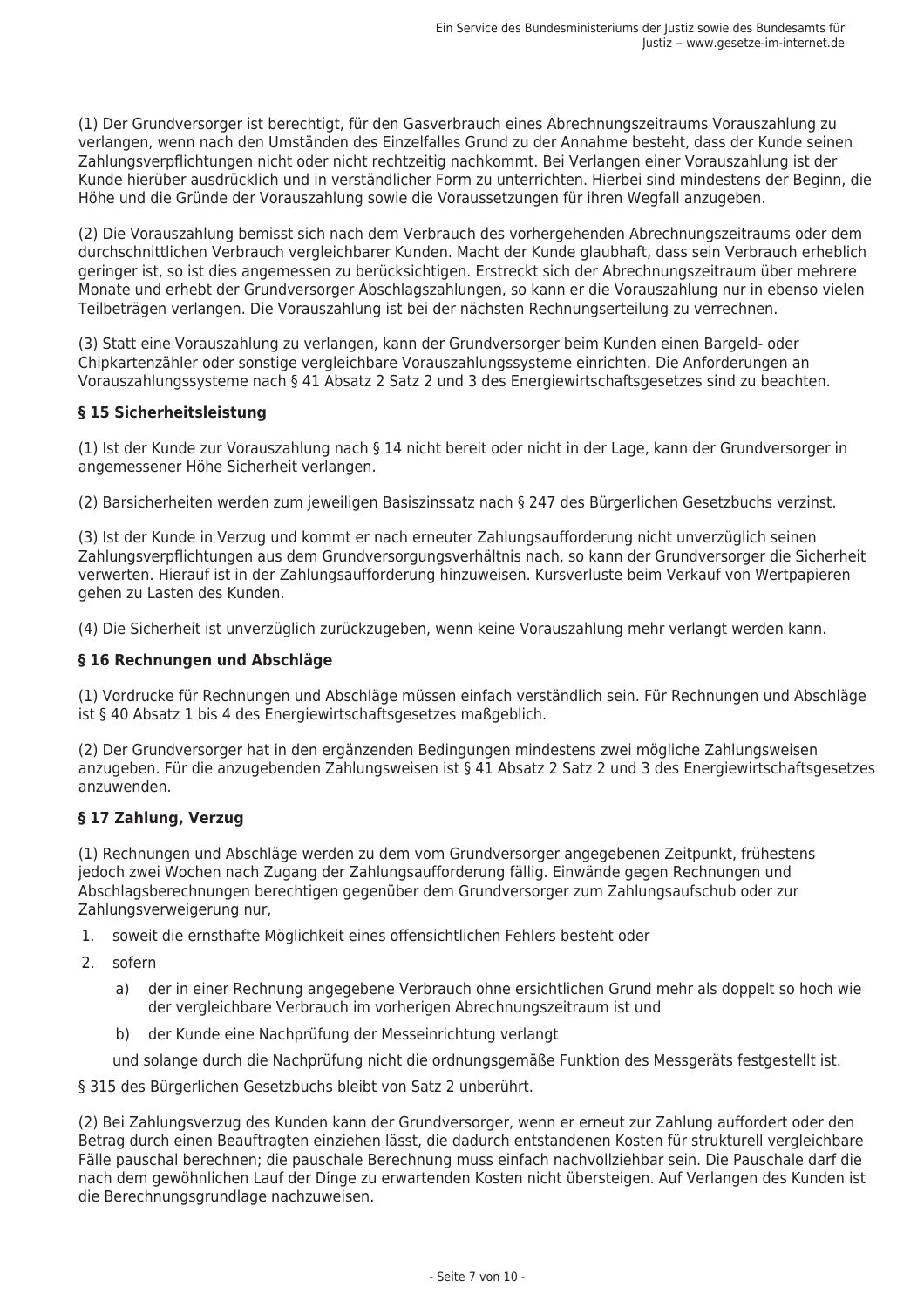(3) Gegen Ansprüche des Grundversorgers kann vom Kunden nur mit unbestrittenen oder rechtskräftig festgestellten Gegenansprüchen aufgerechnet werden.

#### § 18 Berechnungsfehler

(1) Ergibt eine Prüfung der Messeinrichtungen eine Überschreitung der Verkehrsfehlergrenzen oder werden Fehler in der Ermittlung des Rechnungsbetrages festgestellt, so ist die Überzahlung vom Grundversorger zurückzuzahlen oder der Fehlbetrag vom Kunden nachzuentrichten. Ist die Größe des Fehlers nicht einwandfrei festzustellen oder zeigt eine Messeinrichtung nicht an, so ermittelt der Grundversorger den Verbrauch für die Zeit seit der letzten fehlerfreien Ablesung aus dem Durchschnittsverbrauch des ihr vorhergehenden und des der Feststellung des Fehlers nachfolgenden Ablesezeitraums oder auf Grund des vorjährigen Verbrauchs durch Schätzung; die tatsächlichen Verhältnisse sind angemessen zu berücksichtigen. Bei Berechnungsfehlern auf Grund einer nicht ordnungsgemäßen Funktion einer Messeinrichtung ist der vom Messstellenbetreiber ermittelte und dem Kunden mitgeteilte korrigierte Verbrauch der Nachberechnung zu Grunde zu legen.

(2) Ansprüche nach Absatz 1 sind auf den der Feststellung des Fehlers vorhergehenden Ablesezeitraum beschränkt, es sei denn, die Auswirkung des Fehlers kann über einen größeren Zeitraum festgestellt werden; in diesem Fall ist der Anspruch auf längstens drei Jahre beschränkt.

# Teil 5 Beendiauna des Grundversoraunasverhältnisses

# § 19 Unterbrechung der Versorgung

(1) Der Grundversorger ist berechtigt, die Grundversorgung ohne vorherige Androhung durch den Netzbetreiber unterbrechen zu lassen, wenn der Kunde dieser Verordnung in nicht unerheblichem Maße schuldhaft zuwiderhandelt und die Unterbrechung erforderlich ist, um den Gebrauch von Gas unter Umgehung, Beeinflussung oder vor Anbringung der Messeinrichtungen zu verhindern.

(2) Bei anderen Zuwiderhandlungen, insbesondere bei der Nichterfüllung einer Zahlungsverpflichtung trotz Mahnung, ist der Grundversorger berechtigt, die Grundversorgung vier Wochen nach Androhung unterbrechen zu lassen und den zuständigen Netzbetreiber nach § 24 Absatz 3 der Niederdruckanschlussverordnung mit der Unterbrechung der Grundversorgung zu beauftragen. Dies gilt nicht, wenn die Folgen der Unterbrechung außer Verhältnis zur Schwere der Zuwiderhandlung stehen oder der Kunde darlegt, dass hinreichende Aussicht besteht, dass er seinen Verpflichtungen nachkommt. Die Verhältnismäßigkeit ist insbesondere dann nicht gewahrt, wenn infolge der Unterbrechung eine konkrete Gefahr für Leib oder Leben der dadurch Betroffenen zu besorgen ist. Der Grundversorger kann mit der Mahnung zugleich die Unterbrechung der Grundversorgung androhen, sofern dies nicht außer Verhältnis zur Schwere der Zuwiderhandlung steht. Der Grundversorger hat den Kunden mit der Androhung der Unterbrechung über die Möglichkeit zu informieren, Gründe für eine Unverhältnismäßigkeit der Unterbrechung, insbesondere eine Gefahr für Leib und Leben, in Textform vorzutragen. Wegen Zahlungsverzuges darf der Grundversorger eine Unterbrechung unter den in den Sätzen 1 bis 4 genannten Voraussetzungen nur durchführen lassen, wenn der Kunde nach Abzug etwaiger Anzahlungen in Verzug ist mit Zahlungsverpflichtungen in Höhe des Doppelten der rechnerisch auf den laufenden Kalendermonat entfallenden Abschlags- oder Vorauszahlung oder, für den Fall, dass keine Abschlags- oder Vorauszahlungen zu entrichten sind, mit mindestens einem Sechstel des voraussichtlichen Betrages der lahresrechnung. Dabei muss der Zahlungsverzug des Kunden mindestens 100 Euro betragen. Bei der Berechnung der Höhe des Betrages nach den Sätzen 6 und 7 bleiben diejenigen nicht titulierten Forderungen außer Betracht, die der Kunde form- und fristgerecht sowie schlüssig begründet beanstandet hat. Ferner bleiben diejenigen Rückstände außer Betracht, die wegen einer Vereinbarung zwischen Versorger und Kunde noch nicht fällig sind oder die aus einer streitigen und noch nicht rechtskräftig entschiedenen Preiserhöhung des Grundversorgers resultieren.

(3) Der Grundversorger ist verpflichtet, den betroffenen Kunden mit der Androhung einer Unterbrechung der Grundversorgung wegen Zahlungsverzuges zugleich in Textform über Möglichkeiten zur Vermeidung der Unterbrechung zu informieren, die für den Kunden keine Mehrkosten verursachen. Dazu können beispielsweise aehören

- 1. örtliche Hilfsangebote zur Abwendung einer Versorgungsunterbrechung wegen Nichtzahlung,
- 2. Vorauszahlungssysteme,
- Informationen zu Energieaudits und zu Energieberatungsdiensten und  $\mathcal{L}$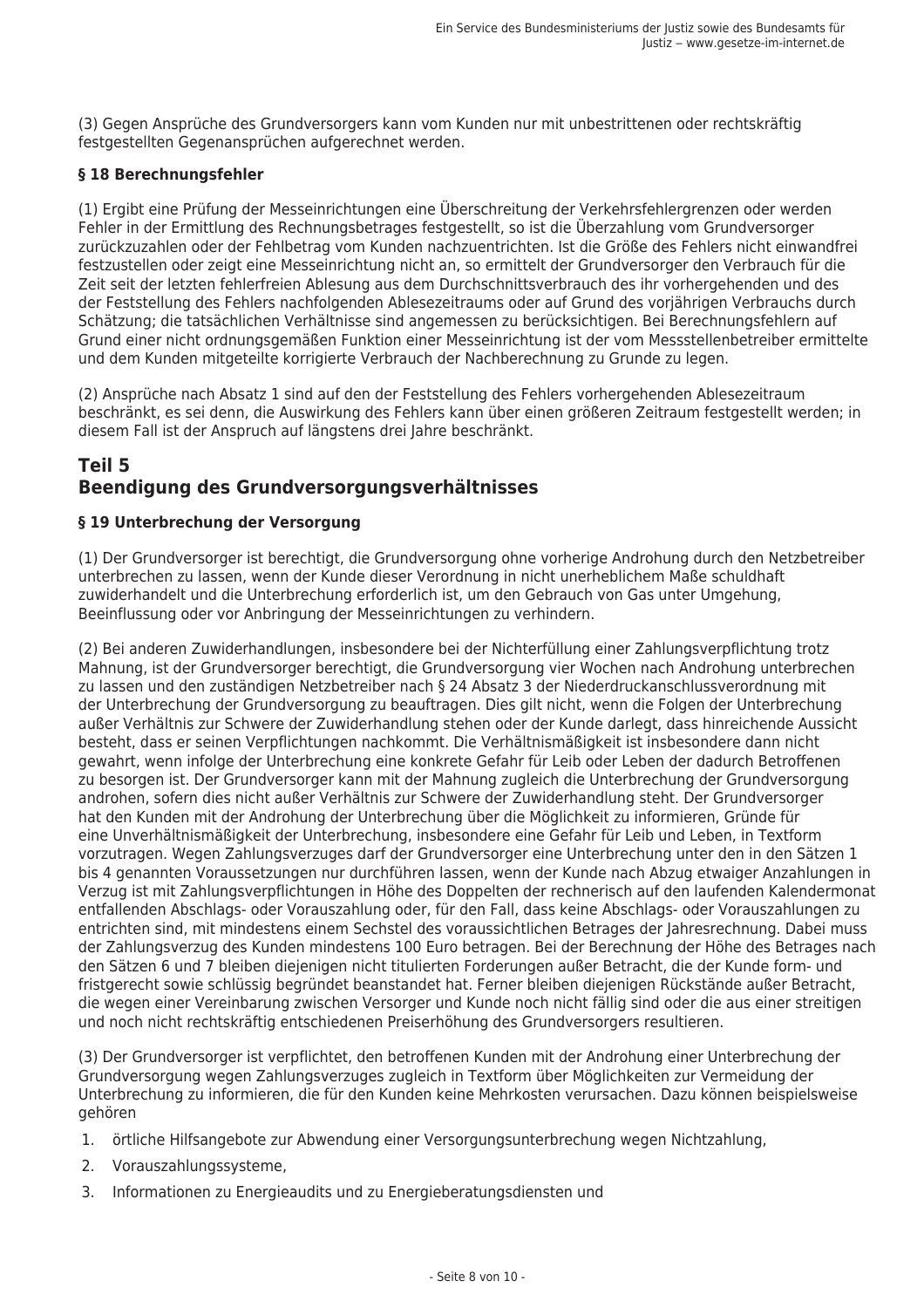4. Hinweise auf staatliche Unterstützungsmöglichkeiten der sozialen Mindestsicherung oder auf eine anerkannte Schuldner- und Verbraucherberatung.

Ergänzend ist auch auf die Pflicht des Grundversorgers hinzuweisen, dem Kunden spätestens mit der Ankündigung der Unterbrechung eine Abwendungsvereinbarung nach Absatz 5 anzubieten. Die Informationen nach den Sätzen 1 bis 3 sind in einfacher und verständlicher Weise zu erläutern.

(4) Der Beginn der Unterbrechung der Grundversorgung ist dem Kunden acht Werktage im Voraus durch briefliche Mitteilung anzukündigen. Zusätzlich soll die Ankündigung nach Möglichkeit auch auf elektronischem Wege in Textform erfolgen.

(5) Der Grundversorger ist verpflichtet, dem betroffenen Kunden spätestens mit der Ankündigung einer Unterbrechung der Grundversorgung nach Absatz 4 zugleich in Textform den Abschluss einer Abwendungsvereinbarung anzubieten. Das Angebot für die Abwendungsvereinbarung hat Folgendes zu heinhalten:

- $\mathbf{1}$ eine zinsfreie Ratenzahlungsvereinbarung über die nach Absatz 2 Satz 6 bis 8 ermittelten Zahlungsrückstände sowie
- 2. eine Weiterversorgung auf Vorauszahlungsbasis nach § 14 Absatz 1 und 2.

Die Ratenzahlungsvereinbarung nach Satz 2 Nummer 1 muss so gestaltet sein, dass der Kunde sich dazu verpflichtet, die Zahlungsrückstände in einem für den Grundversorger sowie für den Kunden wirtschaftlich zumutbaren Zeitraum vollständig auszugleichen. Als in der Regel zumutbar ist ein Zeitraum von sechs bis 18 Monaten anzusehen. Nimmt der Kunde das Angebot vor Durchführung der Unterbrechung in Textform an, darf die Versorgung durch den Grundversorger nicht unterbrochen werden. Kommt der Kunde seinen Verpflichtungen aus der Abwendungsvereinbarung nicht nach, ist der Grundversorger berechtigt, die Grundversorgung unter Beachtung des Absatzes 4 zu unterbrechen. Absatz 2 Satz 2 und 3 ist entsprechend anzuwenden.

(6) In einer Unterbrechungsandrohung im Sinne des Absatzes 2 Satz 1 und in einer Ankündigung des Unterbrechungsbeginns nach Absatz 4 ist klar und verständlich sowie in hervorgehobener Weise auf den Grund der Unterbrechung sowie darauf hinzuweisen, welche voraussichtlichen Kosten dem Kunden infolge einer Unterbrechung nach Absatz 2 Satz 1 und infolge einer nachfolgenden Wiederherstellung nach Absatz 7 in Rechnung gestellt werden können.

(7) Der Grundversorger hat die Grundversorgung unverzüglich wiederherstellen zu lassen, sobald die Gründe für ihre Unterbrechung entfallen sind und der Kunde die Kosten der Unterbrechung und Wiederherstellung der Belieferung ersetzt hat. Die Kosten können für strukturell vergleichbare Fälle pauschal berechnet werden; die pauschale Berechnung muss einfach nachvollziehbar sein. Die Pauschale darf die nach dem gewöhnlichen Lauf der Dinge zu erwartenden Kosten nicht übersteigen. Auf Verlangen des Kunden ist die Berechnungsgrundlage nachzuweisen. Der Nachweis geringerer Kosten ist dem Kunden zu gestatten.

# § 20 Kündigung

(1) Der Grundversorgungsvertrag kann mit einer Frist von zwei Wochen gekündigt werden. Eine Kündigung durch den Grundversorger ist nur möglich, soweit eine Pflicht zur Grundversorgung nach § 36 Absatz 1 Satz 2 des Energiewirtschaftsgesetzes nicht besteht.

(2) Die Kündigung bedarf der Textform. Der Grundversorger hat eine Kündigung des Kunden unverzüglich nach Eingang unter Angabe des Vertragsendes in Textform zu bestätigen.

(3) Der Grundversorger darf keine gesonderten Entgelte für den Fall einer Kündigung des Vertrages, insbesondere wegen eines Wechsels des Lieferanten, verlangen.

# § 21 Fristlose Kündigung

Der Grundversorger ist in den Fällen des § 19 Absatz 1 berechtigt, das Vertragsverhältnis fristlos zu kündigen, wenn die Voraussetzungen zur Unterbrechung der Grundversorgung wiederholt vorliegen. Bei wiederholten Zuwiderhandlungen nach § 19 Absatz 2 ist der Grundversorger zur fristlosen Kündigung berechtigt, wenn sie zwei Wochen vorher angedroht wurde, dabei ist § 19 Absatz 2 Satz 2 bis 5 entsprechend anzuwenden.

# Teil 6 Schlussbestimmungen